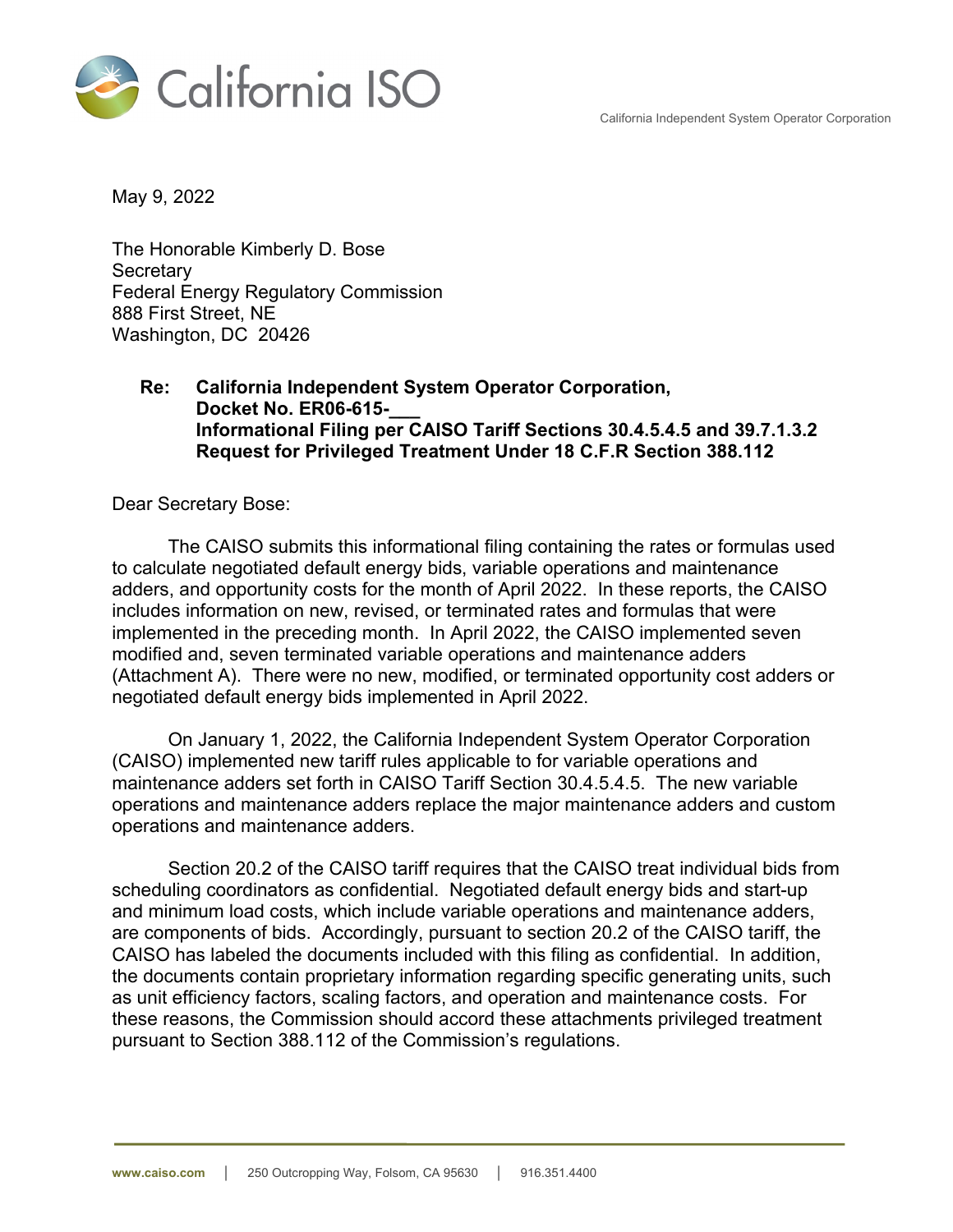The Honorable Kimberly D. Bose May 9, 2022 Page 2

Please contact the undersigned if you have any questions or concerns regarding the foregoing.

Respectfully submitted,

## **By:** */s/ Sidney Mannheim*

Roger E. Collanton General Counsel Sidney Mannheim Assistant General Counsel California Independent System Operator Corporation 250 Outcropping Way Folsom, CA 95630 Tel: (916) 351-4400 Fax: (916) 608-7222 smannheim@caiso.com

Attorneys for the California Independent System Operator Corporation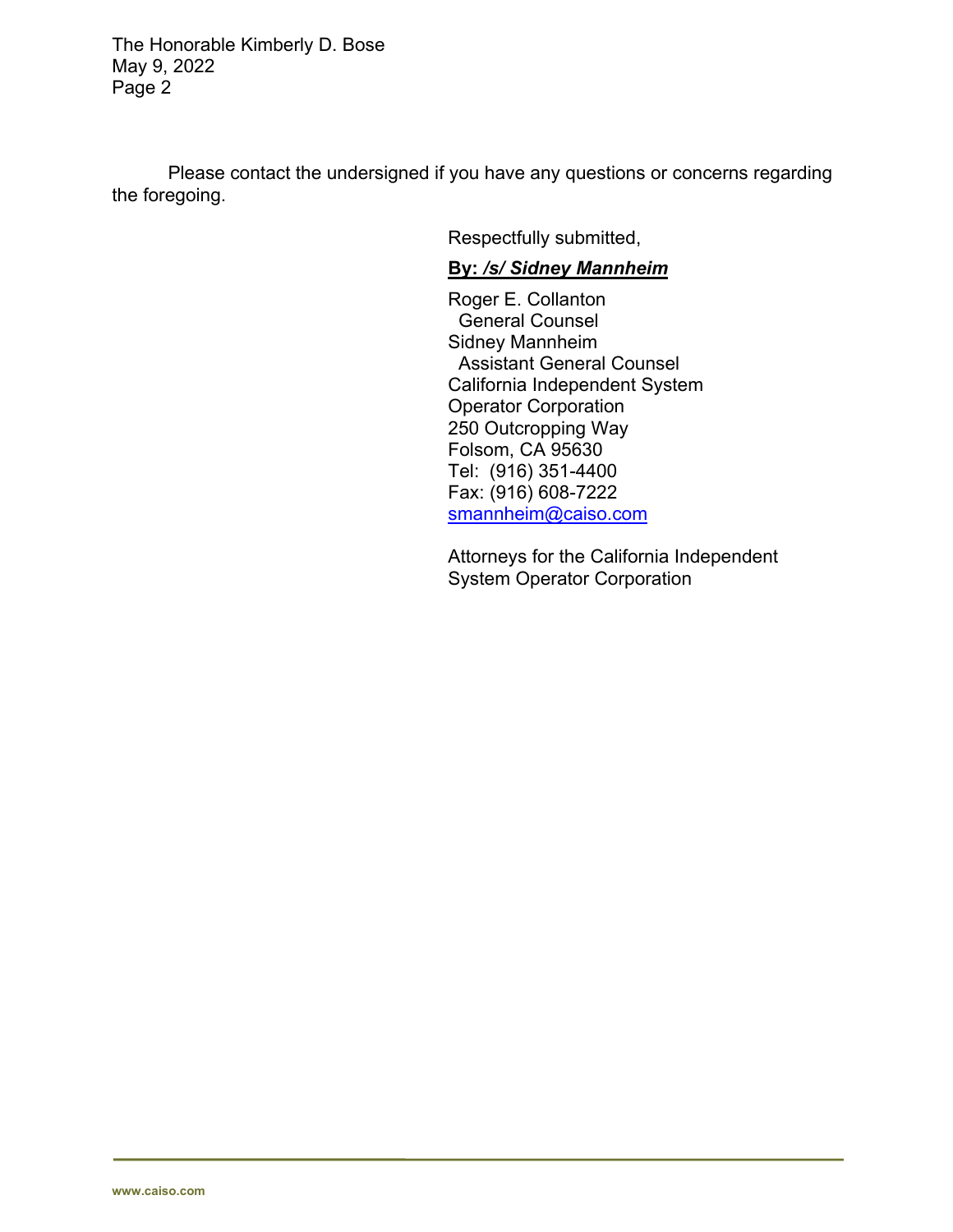**Informational Filing Pursuant to CAISO Tariff Section 39.7.1.3.2** 

**May 9, 2022** 

**California Independent System Operator Corporation** 

**Attachment A**  *Confidential Variable Operations and Maintenance Adders* 

**[ATTACHMENT CONSISTS OF PRIVILEGED MATERIAL REDACTED PURSUANT TO 18 C.F.R. § 388.112]**